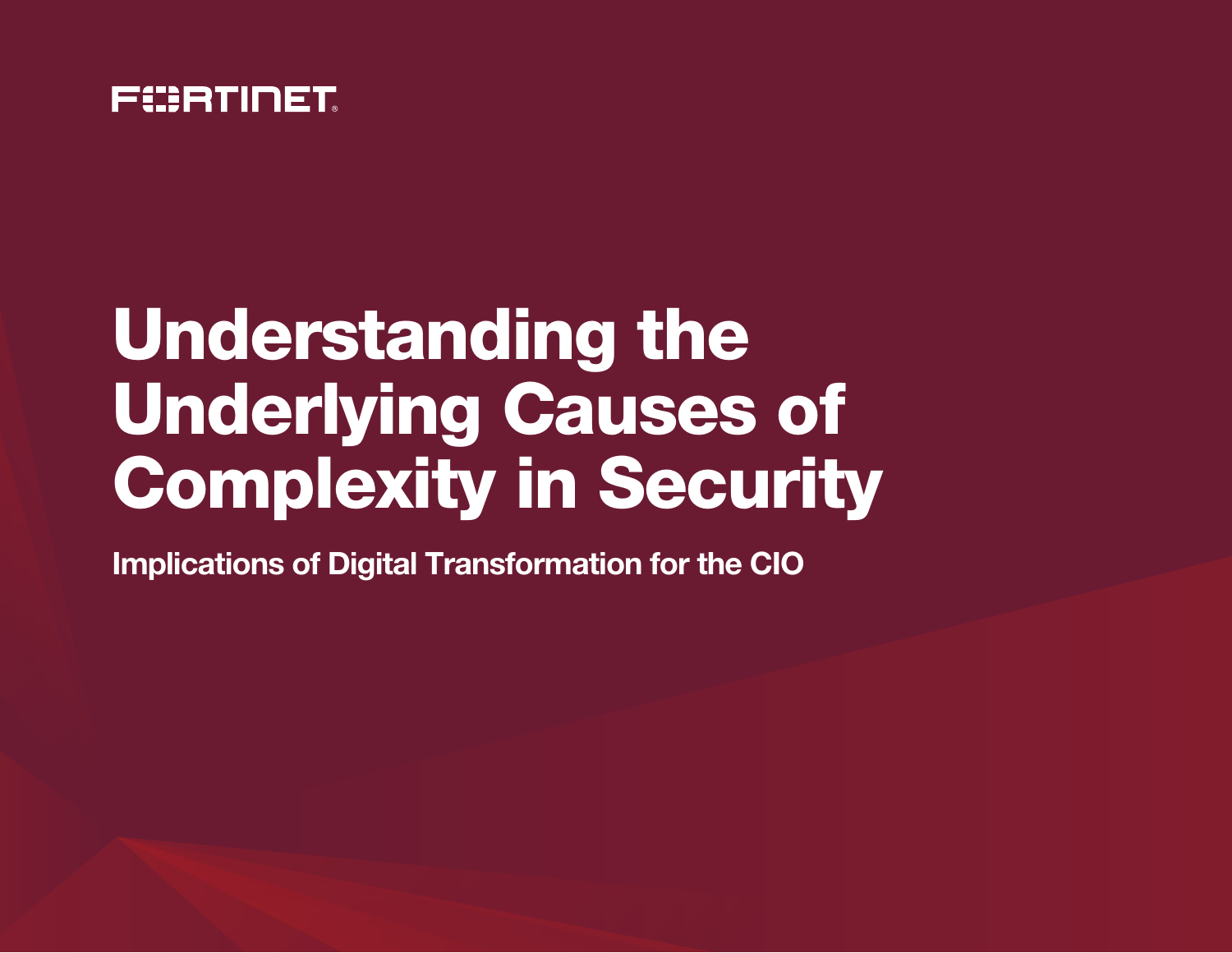### Table of Contents

| Executive Overview <b>Executive Overview</b>                          | З  |  |
|-----------------------------------------------------------------------|----|--|
| The Security Impact of Network Diversification                        | -5 |  |
| The Complexities of Separating and Grouping Assets <b>Exercisc 28</b> |    |  |
| The Burdens of Managing Access Control in Diverse Networks 9          |    |  |
|                                                                       |    |  |

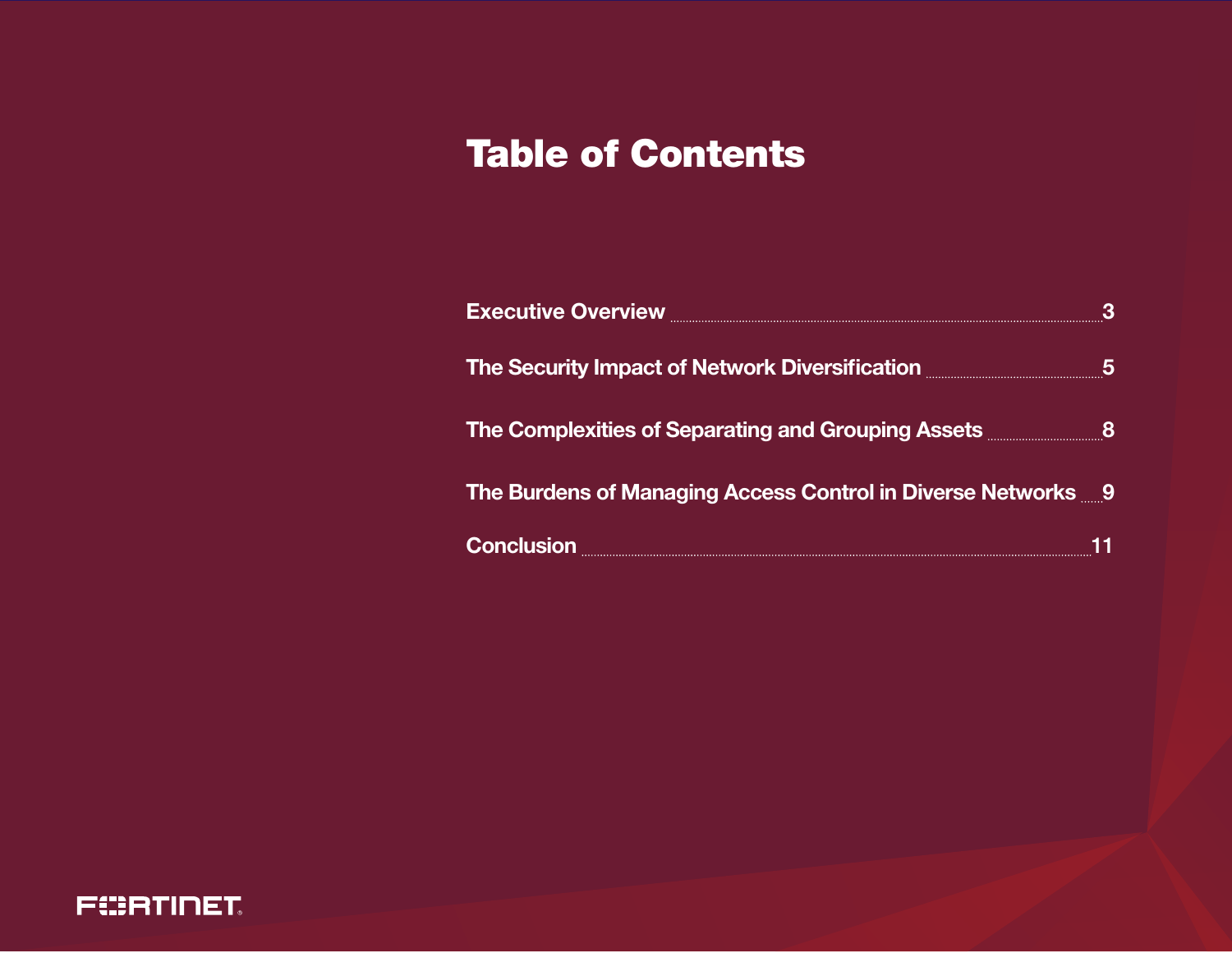#### Executive Overview

Network diversification is an unavoidable consequence of digital transformation (DX). CIOs preside over networks that serve growing numbers of users, and applications inside and outside the organization. A plethora of devices are now connected to the network. Many of these are mobile, some are user-owned, and others, such as Internet-of-Things (IoT) nodes, have no user at all. Networks also deliver a variety of applications and services, increasingly through complex hybrid IT architectures that extend to multiple public clouds.

Securing networks has become the greatest obstacle to DX for IT executives.<sup>1</sup> One difficulty lies in the high degree of complexity and cost associated with managing multiple point products that don't communicate with each other and share threat intelligence. Another challenge is how to deliver consistent security policy across all distributed locations with common network access control practices. The overreaching goal is to reduce risks, protect critical applications, and achieve compliance while maximizing business value from security investments. Security complexity must first be resolved if DX is to be successful and sustainable.

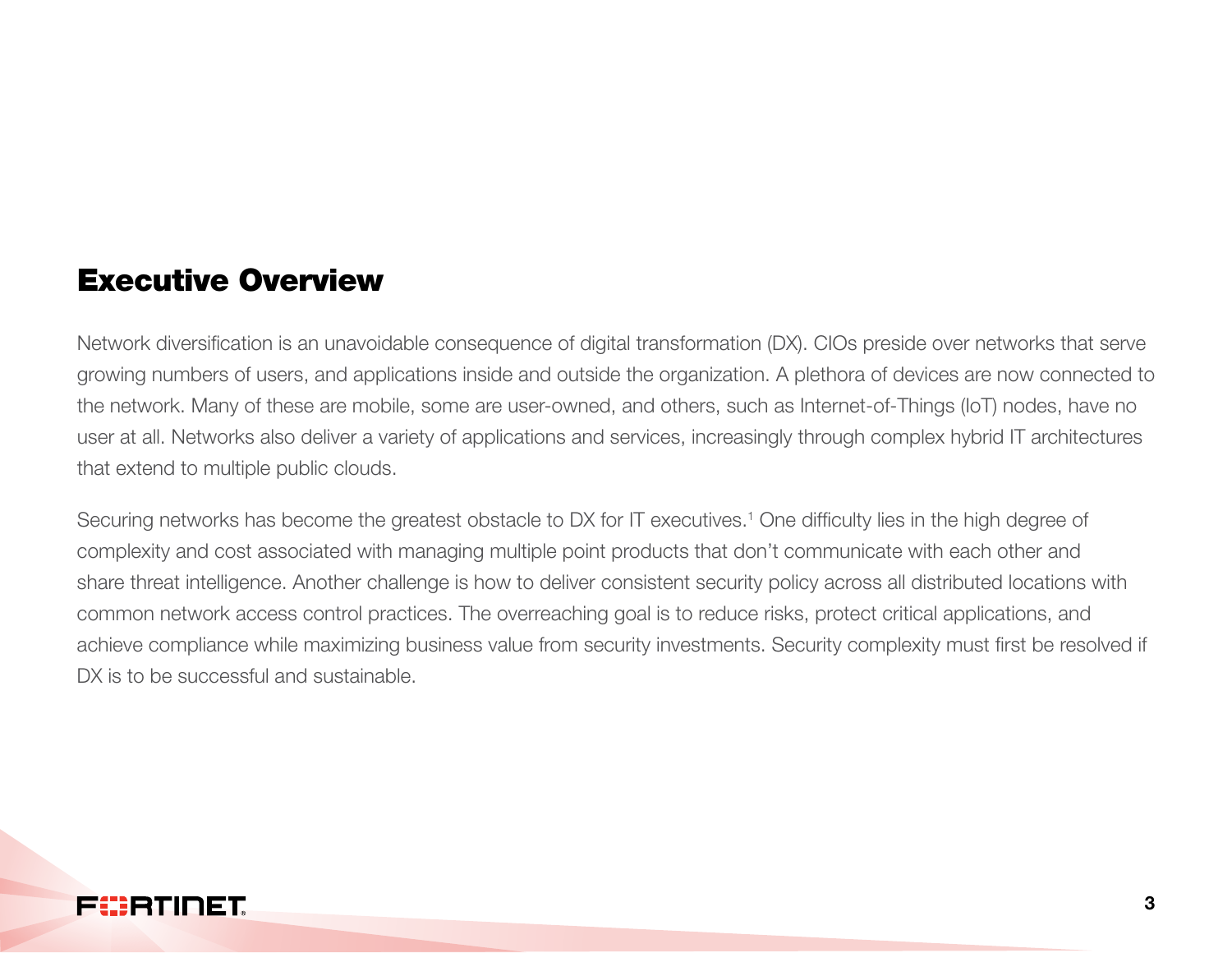# 85%

of IT executives surveyed said network security is a large barrier to DX efforts.<sup>2</sup>

By 2025, the total installed base of IoT-connected devices is projected to exceed 75 billion worldwide.<sup>3</sup>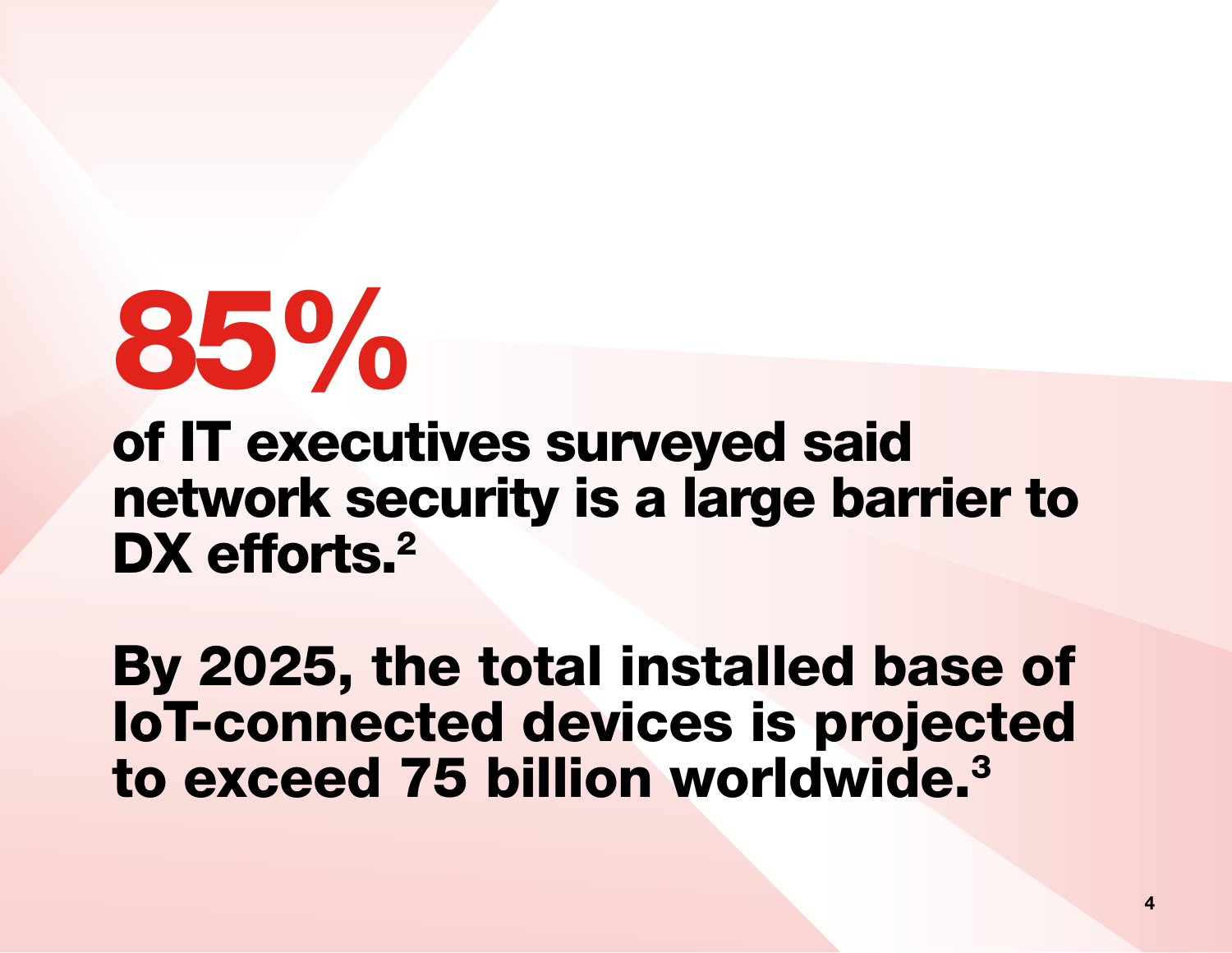#### The Security Impact of Network **Diversification**

As organizations embrace DX to improve business outcomes, networks must support increasingly diverse users, devices, and applications. These pose a variety of security risks:

#### DX organizations are providing network access to diverse users

IT staff must support connectivity not only for employees but also for customers, contractors, and suppliers. Many of these users connect to the network with personal devices, such as phones, tablets, and laptops. Contractors and suppliers may also attach service-related equipment.

Because the company does not own these endpoints, it can be difficult for the IT team to protect the network from threats that may originate from them. IT staff have no control over the security software that the endpoints may, or may not, be running. For the same reason, protecting the safety and privacy of the devices' users is also challenging.

#### The applications and data that network users need are in multiple clouds

Because traffic between enterprises and clouds and between the clouds themselves is inherently internet traffic,

it is usually encrypted.<sup>4</sup> But the same secure sockets layer (SSL) and transport layer security (TLS) encryption protocols that provide protected access for users also create a hiding place for malware. Recently, it was discovered that hackers have stashed malware in hidden directories in SSL-protected WordPress sites.<sup>5</sup> The implications are serious, as WordPress powers more than a third of all the websites on the internet.6

Another problem with working in the cloud is that users may intentionally or inadvertently leak intellectual property or other privileged data to the cloud. Finally, the cloud services themselves may not be adequately secured by their providers. This is especially true in the case of Software-as-a-Service (SaaS) solutions such as the widely used Office 365.

CIOs face significant technical hurdles as they attempt to enable all authorized network traffic to travel swiftly and seamlessly wherever it needs to go while effectively barring all unauthorized traffic.

#### Adopting DevOps principles to improve development efficiency increases security risks

DX organizations are adopting DevOps principles so that they can drive new software products or business applications into production quickly and update code frequently and efficiently. DevOps teams rely heavily on cloud services for these capabilities.

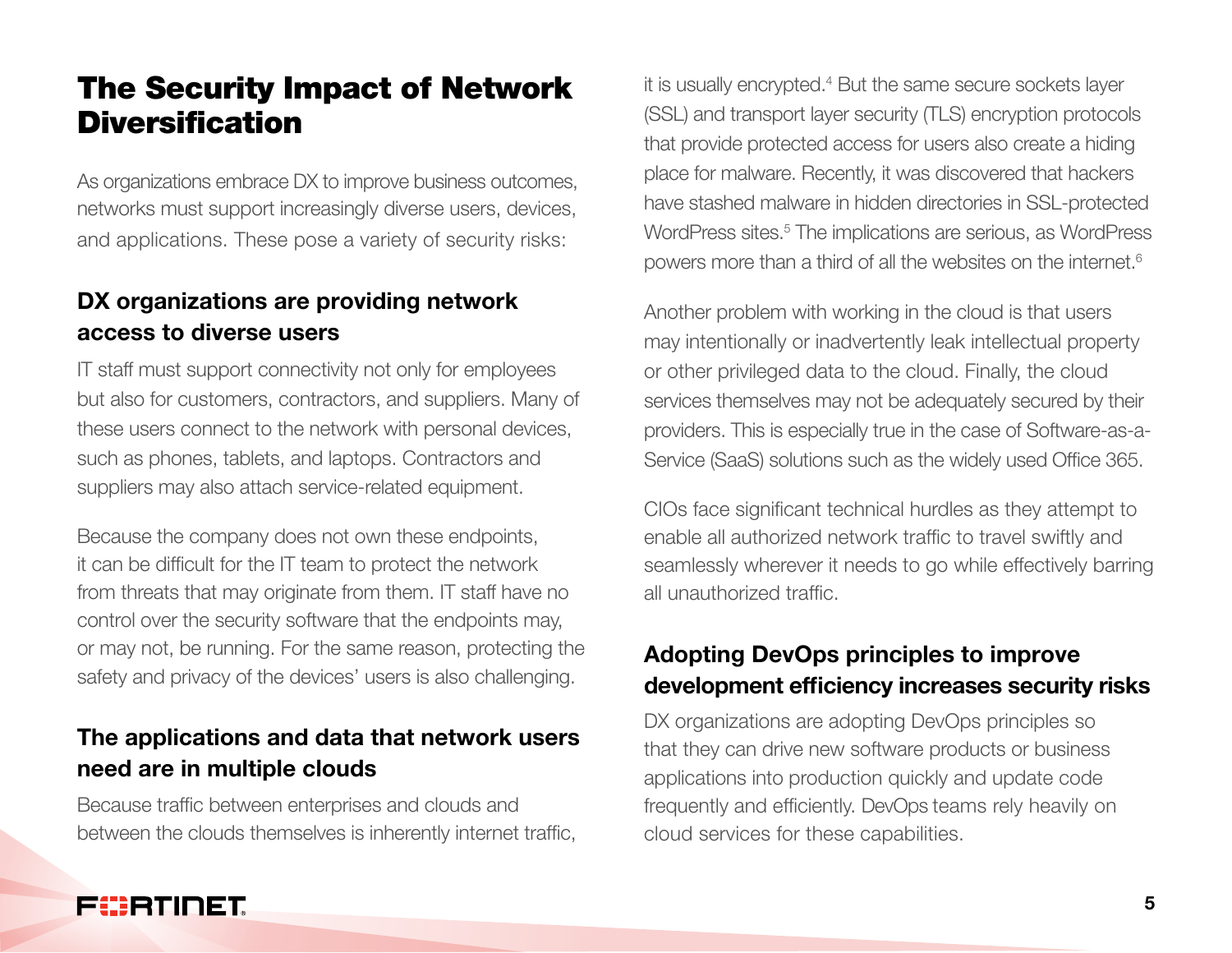However, liberal cloud provisioning rights for developers and a lack of security awareness in the development process lead to a variety of security gaps and mishaps. One of the prevalent causes of security vulnerabilities is the incorrect configuration of virtual servers in public clouds. This is a highly detailed process that can be a hazard for developers who are inexperienced with security protocols.

#### An even greater risk may be posed by IoT-connected devices

loT devices are proliferating by the billions globally.<sup>7</sup> These sensors, cameras, printers, and other headless devices may be company-owned, but they typically lack robust built-in security. Additionally, as DX drives interconnectivity, the traditional "air gap" between operational technology (OT) networks (where many IoT devices reside) and the corporate network is disappearing. These two trends give bad actors an opportunity to use IT-based threats to attack the less-defended OT systems.

Business continuity and even national security may be at risk when cyber threats originating in an employee email or a web application find their way onto OT networks. The widely publicized attack on the Ukrainian electricity grid that left 230,000 without power is just one example of such a risk.<sup>8</sup> As a result of IT and OT convergence, nearly 90% of organizations have now experienced a security breach within their supervisory control and data acquisition (SCADA) and industrial control system (ICS) architectures.<sup>9</sup>

#### Security challenges are no longer confined to the network edge

Because neither users nor applications in a DX company can be enclosed within the traditional network perimeter, a security strategy based solely on perimeter defenses is now untenable. Protecting the network and users in a DX organization requires a defense-in-depth strategy, but as CIOs go deeper into the network, they are discovering even greater complexities.

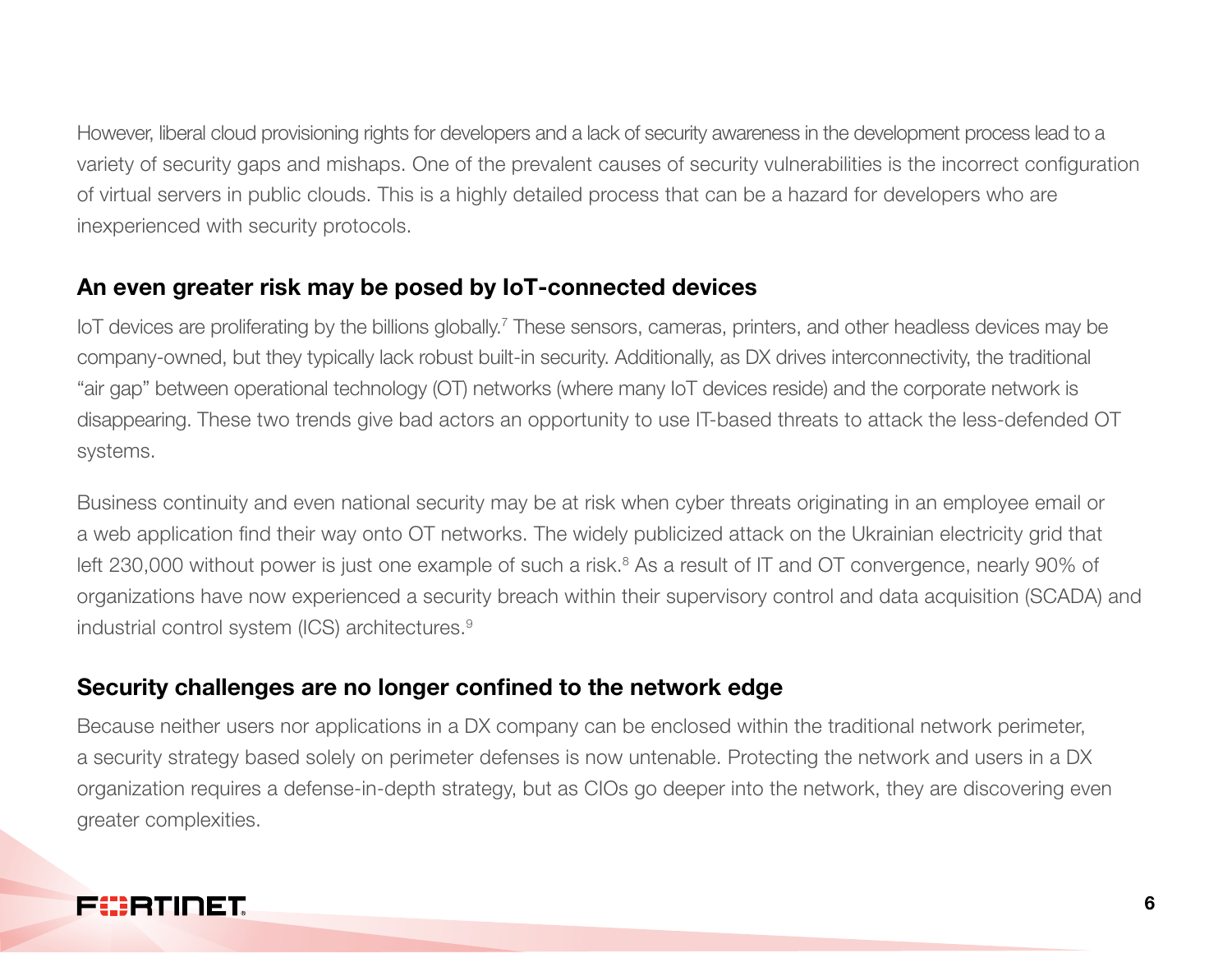As a result of IT/OT convergence, nearly 90% of organizations have now experienced a security breach within their SCADA/ICS architectures.10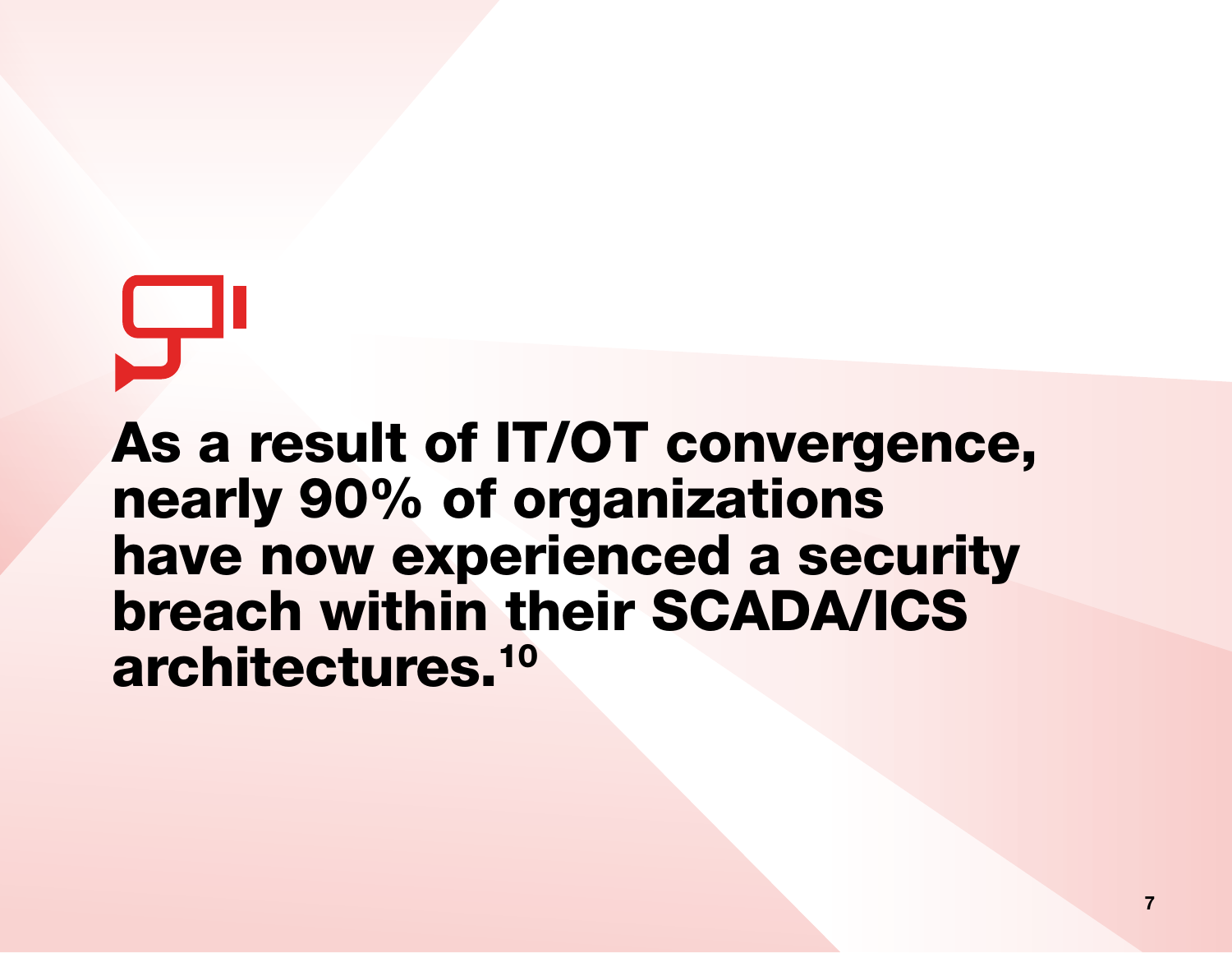#### The Complexities of Separating and Grouping Assets

As part of their defense-in-depth strategies, corporate CIOs see the need to add layers of protection inside the network so that an attack on one area cannot move laterally (eastwest) to impact network assets in other areas.

They are not alone in this. Governments and industry groups have recognized how network diversification poses various consumer privacy and national security risks. Their concerns have resulted in regulations and standards that require the isolation of sensitive digital assets. Among the most prevalent of these is the Health Insurance Portability and Accountability Act (HIPAA) and the Payment Card Industry Data Security Standard (PCI DSS).

A common method used to effect asset separation is network segmentation. The goal is usually to allocate specific IP addresses, router ports, or virtual LANs to specific users, applications, devices, or data. Only the users, hardware, and software specifically assigned to a specific network segment are then able to access resources on that segment. It is difficult, however, to define network segments such that each contains all the assets requiring isolation and nothing but those assets. Protected data and applications, and the users authorized to access them,

are often dispersed across departments. Additionally, the same devices may be used to access both protected and unprotected applications.

A segmentation scheme that leaves some sensitive assets unprotected is obviously unacceptable. However, erring on the side of caution is hardly a better alternative for the CIO. Unnecessarily locking down assets that do not require protection can disrupt operations, which can be particularly detrimental in OT environments.

Moreover, even if it were possible to segment the network to meet all compliance requirements, these requirements will inevitably change over time. So will the organization itself, especially if it engages in heavy restructuring or merger and acquisition (M&A) activity. Here, it is impractical in a DX organization to redesign the network architecture every time the business is impacted by a new regulatory change or business reorganization.

Leaving sensitive assets unprotected is unacceptable. But locking down assets that do not require protection can disrupt operations.

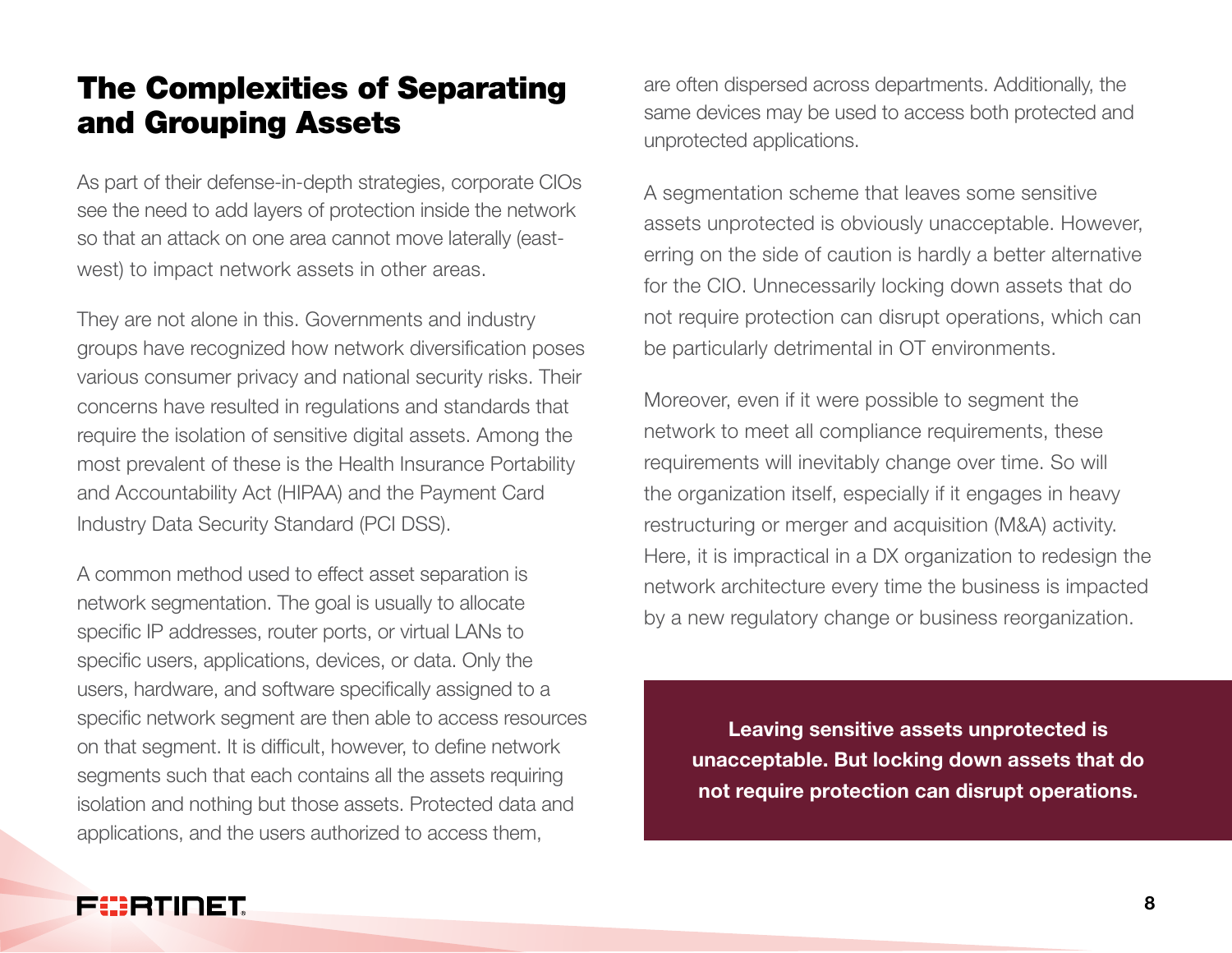#### The Burdens of Managing Access Control in Diverse **Networks**

In addition to the difficulties of defining network segments for effective asset separation or grouping, CIOs need to consider how to enforce and manage access to the different segments. This includes verifying the identity of all entities requesting access as well as inspecting the content of all traffic traversing each segment. To preserve network performance, access permission decisions must be made in real time.

CIOs often make three critical errors in designing a segmentation plan for a DX-enabled network:

#### Trust is all or nothing

In principle, only trusted entities with the appropriate credentials for a particular segment should be given access. However, many access control solutions assume that certified devices and applications, as well as authorized users, are trusted. Unfortunately, more than one-third of breaches involve internal users, and 29% involve stolen credentials.<sup>11</sup> Moreover, trusted devices and applications can be compromised.

A network supporting DX must protect sensitive assets, but without causing unnecessary burdens for those who legitimately require access to the assets. Such a balance can be very difficult to achieve.

#### Threat protection is insufficient or disconnected

Inspecting the content of all traffic traversing a particular segment requires advanced threat protection capabilities, including SSL/TLS inspection, an intrusion prevention system (IPS), and web application firewall capabilities. A lack of pervasive advanced threat protection (ATP) results in an inability to detect the full range of threats, such as hackers spoofing the credentials of authorized users or malware hiding in encrypted web traffic. Unfortunately, many network segmentation solutions either are missing crucial ATP capabilities or experience significant performance degradation when these capabilities are turned on.

#### Security operations are inefficient and ineffective

Some organizations do deploy pervasive threat protection, but these capabilities exist in the form of disparate security appliances and software solutions that are managed through separate dashboards, typically by different staff members. This raises the total cost of ownership (TCO) of network security by increasing the costs of software adoption, support, operation, and training.

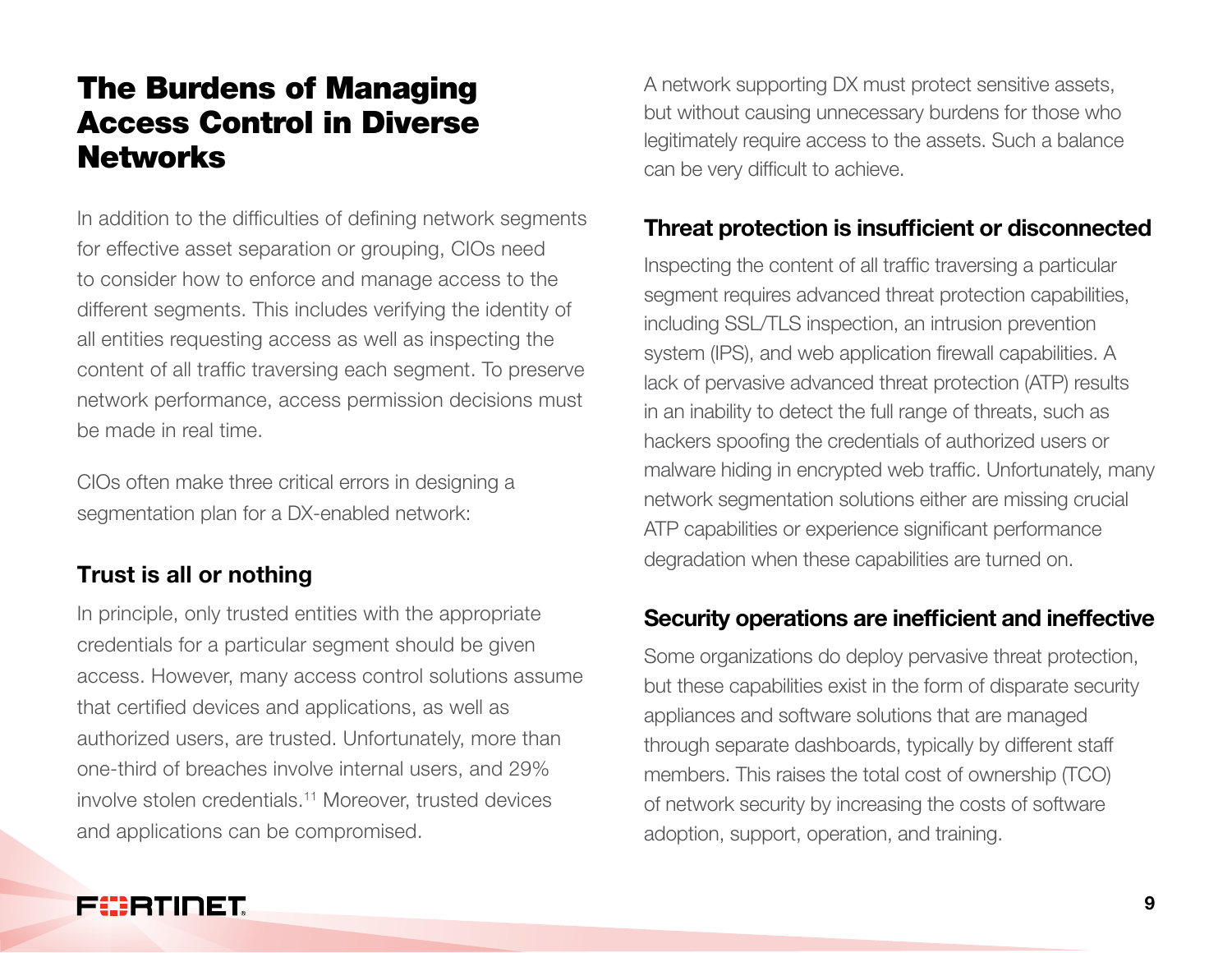Even if they had the budget to expand the security team, CIOs would be hard-pressed to do so, as the cybersecurity skills gap widens. There are now millions more open jobs in the space than qualified candidates to fill them.<sup>12</sup>

Further, the lean teams working in most organizations must contend with a growing number of security alerts associated with myriad access control policies on siloed security solutions. Responding to all of these individually can overwhelm the staff. Moreover, the siloes themselves add risk, because they prevent the security team from seeing the entire network security apparatus in a single pane of glass. Managing access control policies across multiple networks, users, devices, and applications reduces the ability of security staff to respond to threats quickly and in a coordinated fashion.

CIOs need end-to-end security visibility, too. Without it, they have no way to accurately and continually assess the security posture to report to the CEO and board.

In an IDC survey, 37% of respondents reported receiving 10,000 security alerts each month; 52% of those alerts were false positives.13

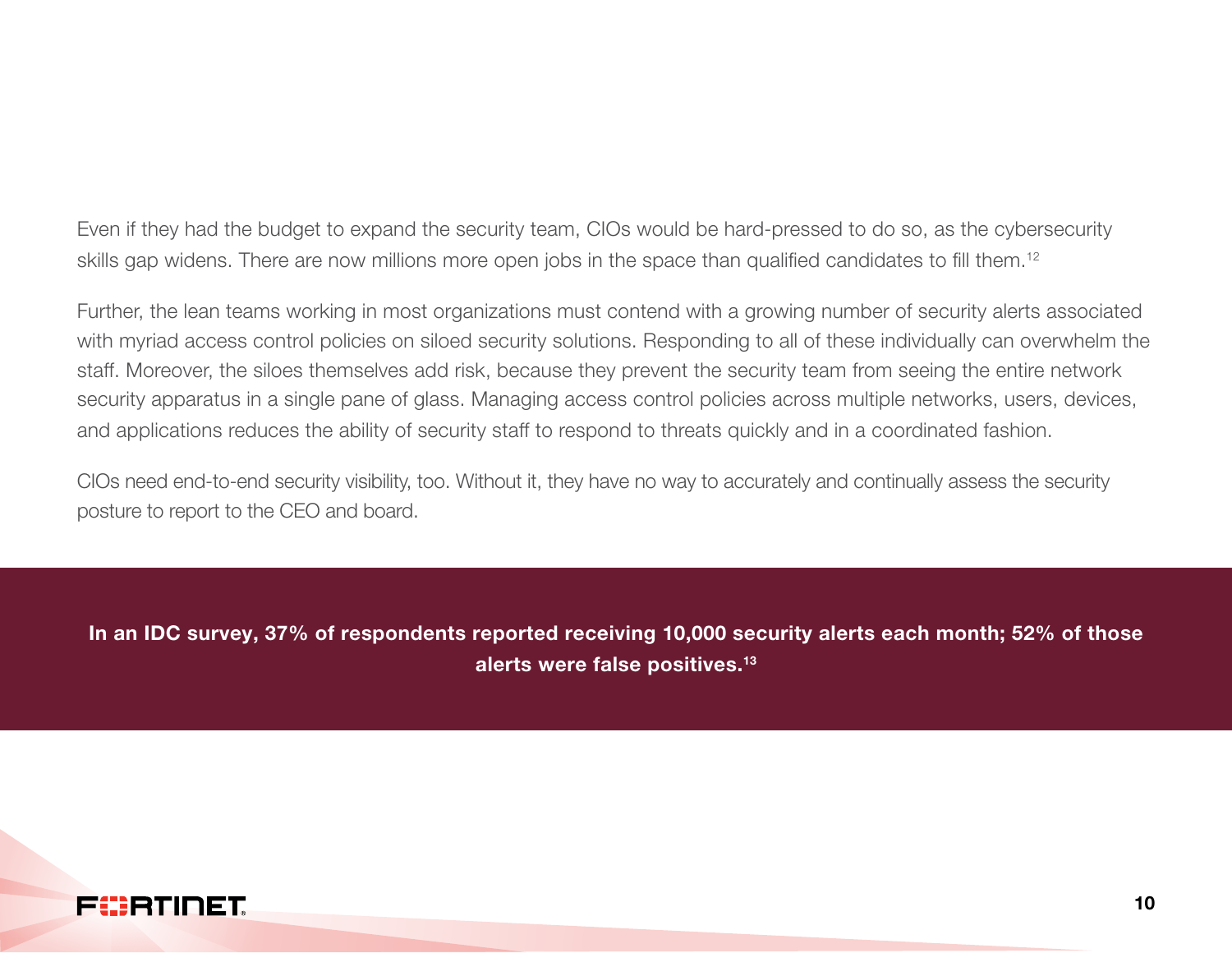#### Conclusion

CIOs are overwhelmingly committed to support DX with superior network performance, while protecting their organizations' users and IT assets. But network diversification and compliance requirements conspire to complicate network security. And traditional network-based segmentation strategies fall short. Many of the solutions in place today either give CIOs a false sense of security or lock down assets in a way that impedes productivity and undercuts business advantage. CIOs must find a better way to reduce security complexity so that it supports, rather than hampers, DX.

<sup>1</sup> ["2018 Security Implications of Digital Transformation Report,](https://www.fortinet.com/content/dam/fortinet/assets/analyst-reports/Fortinet-2018-Security-Implications-of-Digital-Transformation-Report.pdf)" Fortinet, July 25, 2018.

2 Ibid.

- <sup>4</sup> ["Q3 2018 Threat Landscape Report,](https://www.fortinet.com/content/dam/fortinet/assets/threat-reports/threat-report-q3-2018.pdf)" Fortinet, November 2018.
- <sup>5</sup> Ionut Arghire, ["Attackers Store Malware in Hidden Directories of Compromised HTTPS Sites](https://www.securityweek.com/attackers-store-malware-hidden-directories-compromised-https-sites)," April 1, 2019.
- <sup>6</sup> ["Usage statistics and market share of WordPress,](https://w3techs.com/technologies/details/cm-wordpress/all/all)" W3Techs, accessed July 31, 2019.
- <sup>7</sup> ["Internet of Things \(IoT\) connected devices installed base worldwide from 2015 to 2025 \(in billions\)](https://www.statista.com/statistics/471264/iot-number-of-connected-devices-worldwide/)," Statista, accessed June 17, 2019.
- <sup>8</sup> Kim Zetter, "<u>[Inside the Cunning, Unprecedented Hack of Ukraine's Power Grid](https://www.wired.com/2016/03/inside-cunning-unprecedented-hack-ukraines-power-grid/),</u>" WIRED.com, March 3, 2016.
- <sup>9</sup> John Maddison, "<u>Is Converging Your IT and OT Networks Putting Your Organization at Risk?," Fortinet, May 9, 2018.</u>
- 10 Ibid.
- 11 "[2019 Data Breach Investigations Report](https://enterprise.verizon.com/resources/reports/2019-data-breach-investigations-report.pdf)," Verizon, June 2019.
- <sup>12</sup> "[Cybersecurity Skills Shortage Soars, Nearing 3 Million,](https://blog.isc2.org/isc2_blog/2018/10/cybersecurity-skills-shortage-soars-nearing-3-million.html)" (ISC)<sup>2</sup>, October 18, 2018.
- <sup>13</sup> "[2018 Security Implications of Digital Transformation Report](https://www.fortinet.com/content/dam/fortinet/assets/analyst-reports/Fortinet-2018-Security-Implications-of-Digital-Transformation-Report.pdf)," Fortinet, July 25, 2018.



<sup>&</sup>lt;sup>3</sup> ["Internet of Things \(IoT\) connected devices installed base worldwide from 2015 to 2025 \(in billions\)](https://www.statista.com/statistics/471264/iot-number-of-connected-devices-worldwide/)," Statista, accessed June 17, 2019.